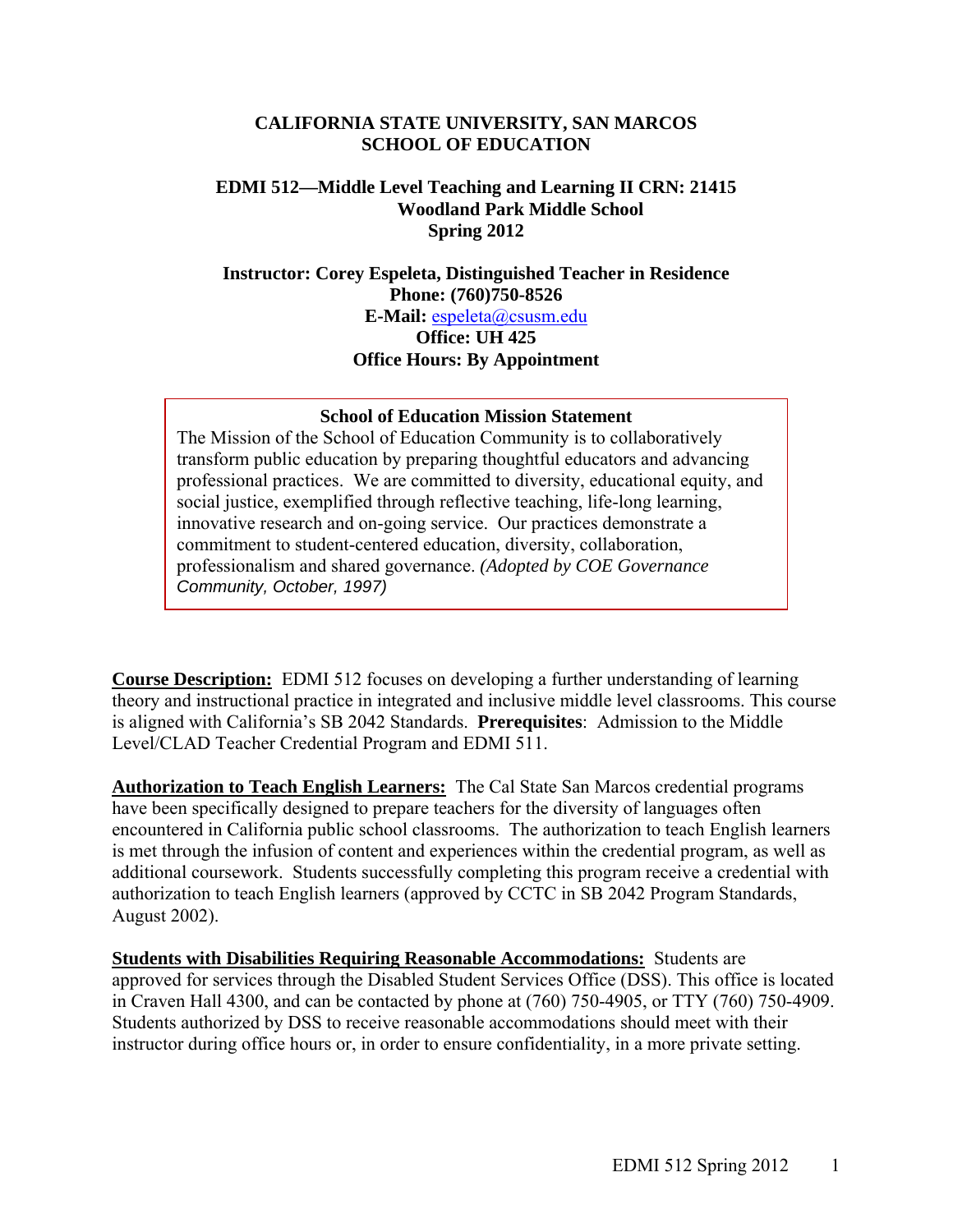**<u>School of Education Attendance Policy – Attendance is Mandatory:</u> Due to the dynamic and** interactive nature of courses in the School of Education, all students are expected to attend all classes and participate actively. At a minimum, students must attend more than 80% of class time, or s/he may not receive a passing grade for the course at the discretion of the instructor. Individual instructors may adopt more stringent attendance requirements. Should the student have extenuating circumstances, s/he should contact the instructor as soon as possible. *(Adopted by the COE Governance Community, December, 1997).* 

Teacher education is a professional preparation program. Therefore, for this course: students missing more than one class session cannot earn an A or A-. Students missing more than two class sessions cannot earn a B or B+. Students missing more than three classes cannot earn a C+. Arriving late or leaving early by more than 20 minutes counts as an absence. Notifying the instructor does not constitute an excuse. All assignments must be turned in on due date even in case of an absence.

**Notice from the CSUSM Faculty:** The California Faculty Association is in the midst of difficult contract negotiations with the CSU administration. In response to the CSU's stance, it is possible that the faculty union will call for a one-day strike or other work stoppage. When a decision for such action has been reached, you will be informed about the decision and of any disruption to the posted schedule.

 **All University Writing Requirement:** The CSUSM writing requirement of 2500 words is met edition—see a guide at http://owl.english.purdue.edu/owl/section/2/10/. through the completion of course assignments. Therefore, all writing will be looked at for content, organization, grammar, spelling, and format. For this class please use APA Manual,  $6<sup>th</sup>$ 

**Person-First Language:** Use "person-first" language in all written and oral assignments and discussions (e.g., "student with autism" rather than "autistic student"). Disabilities are not persons and they do not define persons, so do not replace person-nouns with disability-nouns. Further, emphasize the person, not the disability, by putting the person-noun first.

**CSUSM Academic Honesty Policy:** Students will be expected to adhere to standards of academic honesty and integrity, as outlined in the Student Academic Honesty Policy. All written work and oral presentation assignments must be original work. All ideas/materials that are borrowed from other sources must have appropriate references to the original sources. Any quoted material should give credit to the source and be punctuated with quotation marks.

Students are responsible for honest completion of their work including examinations. There will be no tolerance for infractions. If you believe there has been an infraction by someone in the class, please bring it to the instructor's attention. The instructor reserves the right to discipline any student for academic dishonesty in accordance with the general rules and regulations of the university. Disciplinary action may include the lowering of grades and/or the assignment of a failing grade for an exam, assignment, or the class as a whole."

Incidents of academic dishonesty will be reported to the Dean of Students. Sanctions at the University level may include suspension or expulsion from the University.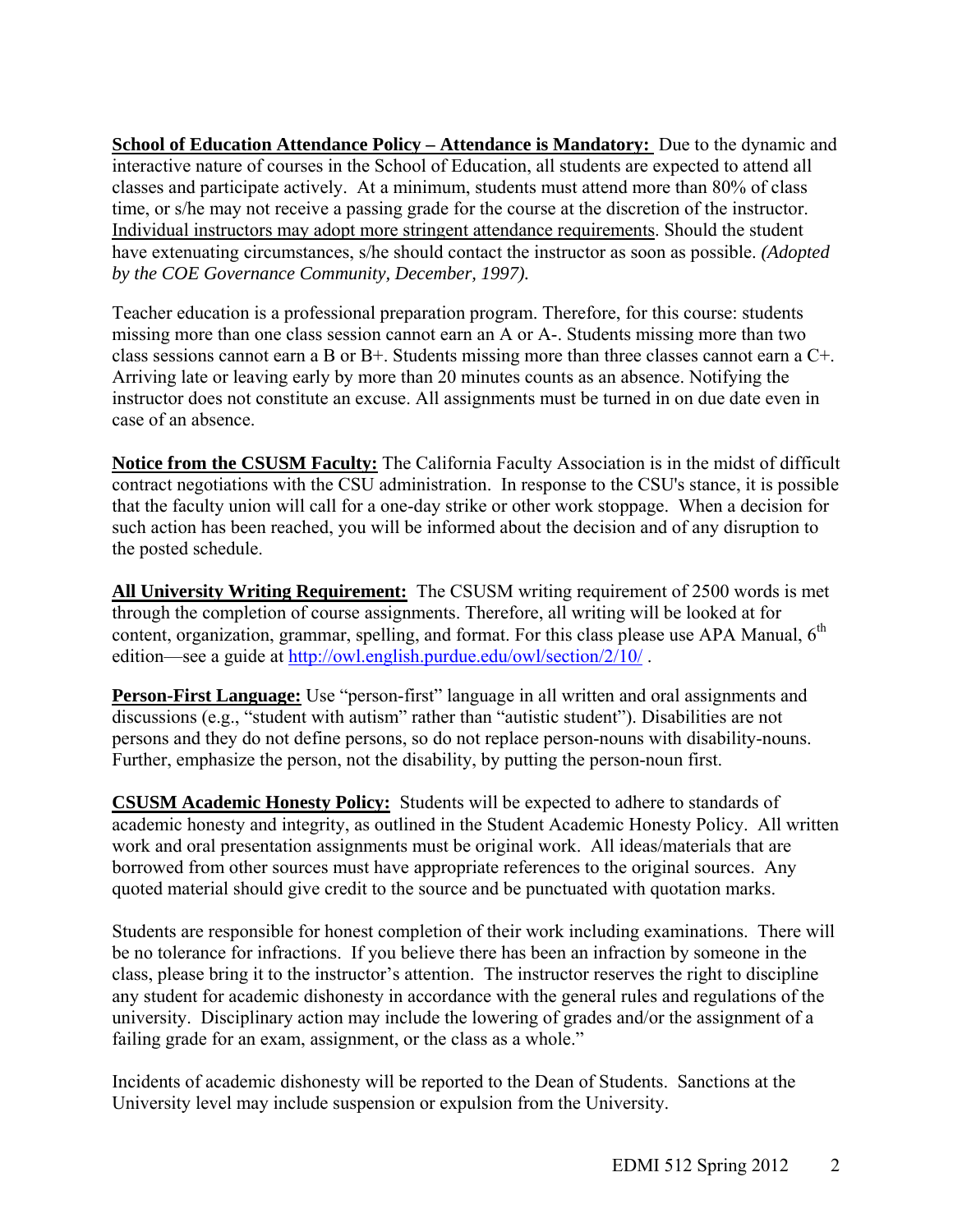**Plagiarism:** As a future educator, it is expected that each student will do his/her own work, and contribute equally to group projects and processes. Plagiarism or cheating is unacceptable under any circumstances. If you are in doubt about whether your work is paraphrased or plagiarized see the Plagiarism Prevention for Students website

http://library.csusm.edu/plagiarism/index.html. If there are questions about academic honesty, please consult the University catalog.

**Teacher Performance Assessment (CalTPA):** Beginning July 1, 2008 all California credential candidates must successfully complete a state-approved system of teacher performance assessment (TPA), to be embedded in the credential program of preparation. At CSUSM this assessment system is called the CalTPA or the TPA for short.

To assist your successful completion of the TPA, a series of informational seminars are offered over the course of the program. TPA related questions and logistical concerns are to be addressed during the seminars. Your attendance to TPA seminars will greatly contribute to your success on the assessment.

Additionally, SoE (School of Education) classes use common pedagogical language, lesson plans (lesson designs), and unit plans (unit designs) in order to support and ensure your success on the TPA and more importantly in your credential program.

The CalTPA Candidate Handbook, TPA seminar schedule, and other TPA support materials can be found on the SoE website at http://www.csusm.edu/education/CalTPA/ProgramMaterialsTPA.html

**Use of Technology:** Students are expected to demonstrate competency in the use of various forms of technology (i.e. word processing, electronic mail, use of the Internet, and/or multimedia presentations). Specific requirements for course assignments with regard to technology are at the discretion of the instructor. Keep a digital copy of all assignments for use in your teaching portfolio. Details will be given in class.

**Electronic Communication Protocol:** Electronic correspondence is a part of your professional interactions. If you need to contact the instructor, e-mail is often the easiest way to do so. It is my intention to respond to all received e-mails in a timely manner. Please be reminded that email and on-line discussions are a very specific form of communication, with their own nuances and etiquette. For instance, electronic messages sent in all upper case (or lower case) letters, major typos, or slang often communicates more than the sender originally intended. With that said, please be mindful of all e-mail and on-line discussion messages you send to your colleagues, faculty members in the School of Education, or to persons within the greater educational community. Electronic messages should be crafted with professionalism and care.

Things to consider:

- Would I say in person what this electronic message specifically says?
- How could this message be misconstrued?
- Does this message represent my highest self?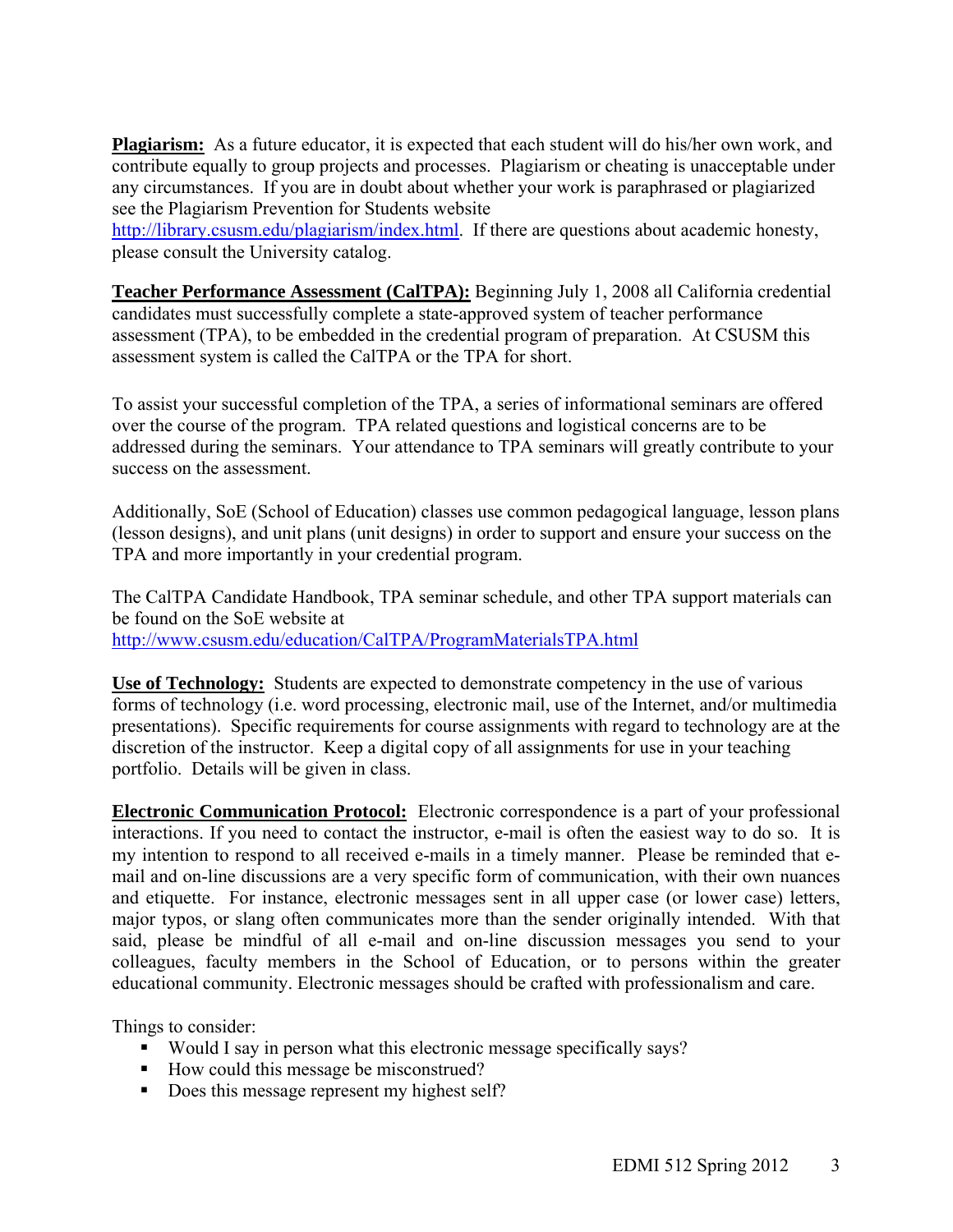Am I sending this electronic message to avoid a face-to-face conversation?

In addition, if there is ever a concern with an electronic message sent to you, please talk with the author in person in order to correct any confusion.

**Computer/Cell Phone Use during Class Sessions:** You are welcome to use a laptop computer in class when working on class assignments, for example. However, you will need to save checking email or other personal computer use for time outside of class. Please refrain from texting in class. Most students find it disruptive when they are focusing on class activities or listening to presentations. Your kind consideration is greatly appreciated by all!

**Special Education Inclusion:** Consistent with the intent to offer a seamless teaching credential in the School of Education, this course will introduce the collaborative infusion of special education competencies that reflect inclusive educational practices.

**Professional Dispositions:** Students are expected to adhere to a professional code of ethics including: being in class on time and prepared with assignments and readings; participating fully in small and large group discussions and tasks; using computers during class time for note-taking or directed tasks; being respectful to peers and instructors; demonstrating willingness to help all students succeed. Please consider the following guidelines for the development of your professional dispositions:

# **Course Objectives**

- 1. Students will demonstrate knowledge of general learning theories and experiences within a wide range of pedagogical practices.
- 2. Students will demonstrate awareness of the multiple perspectives and learning styles existing in diverse classrooms and other educational settings.
- 3. Students will discuss and experiment with a variety of techniques and methods of **instruction**

# **Required Texts**

- 1. Powell, S. (2011). *Introduction to middle school* (2<sup>nd</sup> ed.). New Jersey: Pearson, Merrill Prentice Hall.
- 2. Turnbull A., Turnbull, R. & Wehmeyer, M.L. (2010). *Exceptional Lives: Special Education in Today's Schools, 6th Ed*. Upper Saddle River, New Jersey: Pearson, Merrill Prentice Hall.
- 3. Additional Readings will be provided via Cougar Courses.

# **Recommended Texts**

- 1. Villa, R. A. and Thousand, J. S. (2005). *Creating an Inclusive School* (2<sup>nd</sup> ed.). Alexandria, VA: Association for Supervision and Curriculum Development.
- 2. Tomlinson, C. (2001). *How to differentiate in Mixed-Ability Classrooms: 2nd Edition*. Alexandria, VA: Association for Supervision and Curriculum Development.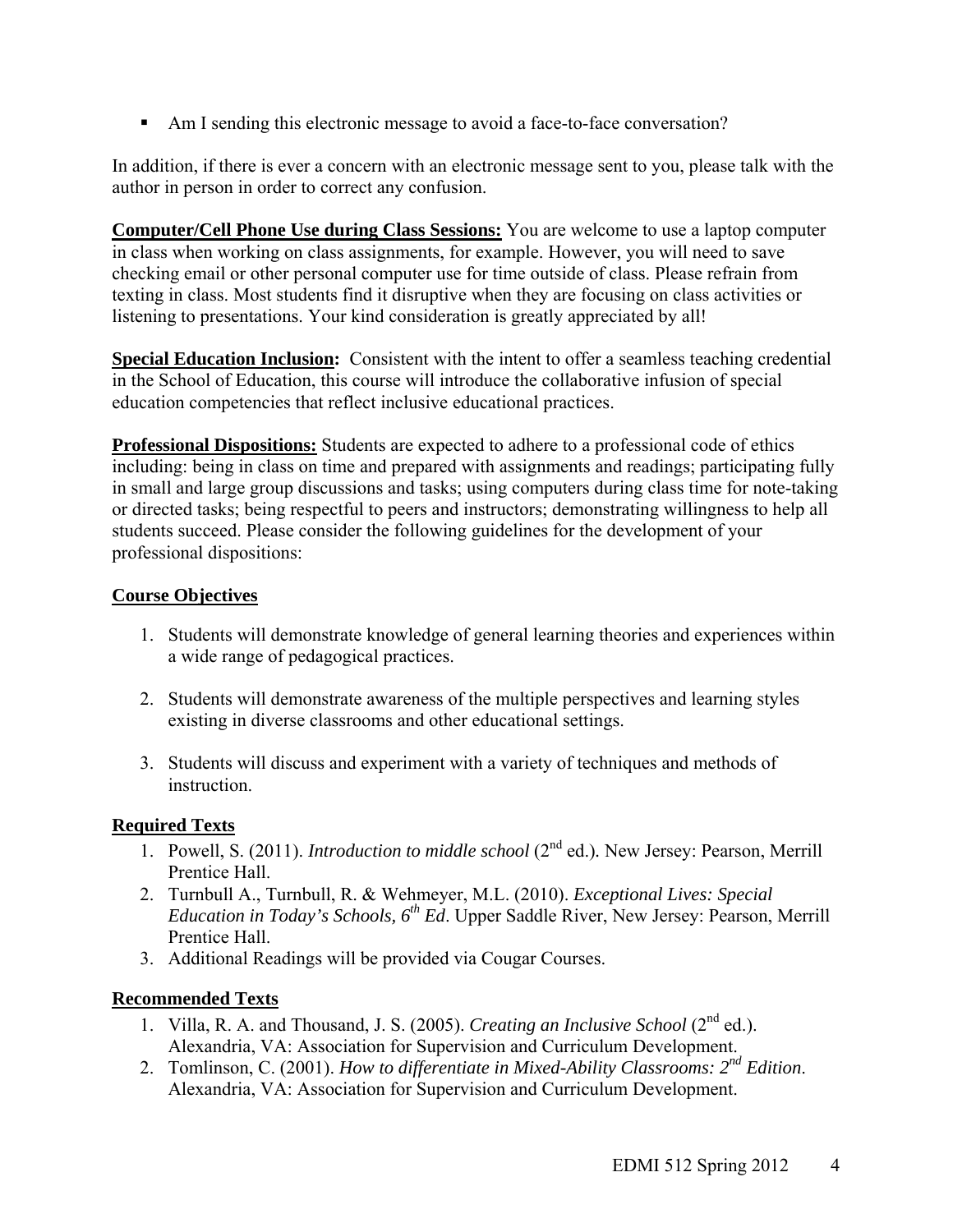3. Himmele P. & Himmele W. (2011). *Total Participation Techniques: Making Every Student an Active Learner.* Alexandria, VA: Association for Supervision and Curriculum Development.

**Grading and Expectations:** Teacher education is a professional preparation program. It is expected students will come to class prepared to discuss the readings, submit required assignments, and participate in class activities. Students are expected to adhere to academic honesty and integrity, standards of dependability, confidentiality and writing achievement. Because it is important for teachers to be able to effectively communicate their ideas to students, parents, colleagues, and administrators, writing that is original, clear and error-free is a priority for the School of Education. It is expected that work will be turned in on time. Please discuss individual issues with the instructor. Furthermore,

- You must maintain a B average  $(3.0 \text{ GPA})$ , with all grades at a C+ or better, in your teacher education courses to receive a teaching credential from the State of California.
- Late assignments will be accepted only under extenuating circumstances. Consult the instructor in advance if an assignment will be turned in late.

| $\mathsf{A}$ | $93-100$ points | $A -$ | 90-92 points   |
|--------------|-----------------|-------|----------------|
| $B+$         | 88-89 points    | B     | 83-87 points   |
| <b>B-</b>    | 80-82 points    | $C+$  | 78-79 points   |
| C            | 73-77 points    | $C$ - | $70-72$ points |

| <b>Assignment</b>                                  | <b>Points</b> | <b>Due Date</b> |
|----------------------------------------------------|---------------|-----------------|
| 1. Classroom Management Assessment                 |               | February $7th$  |
| 2. Exceptionality Matrix and Presentation          |               | February $27th$ |
| 3. Philosophy, Cover Letter, Resume, and Portfolio |               | March $5th$     |
| 4. Unit of Study                                   | 25            | March $16th$    |
| 5. Reading Responses                               |               | On-Going        |
| 6. Professional Dispositions/Attendance            |               | On-Going        |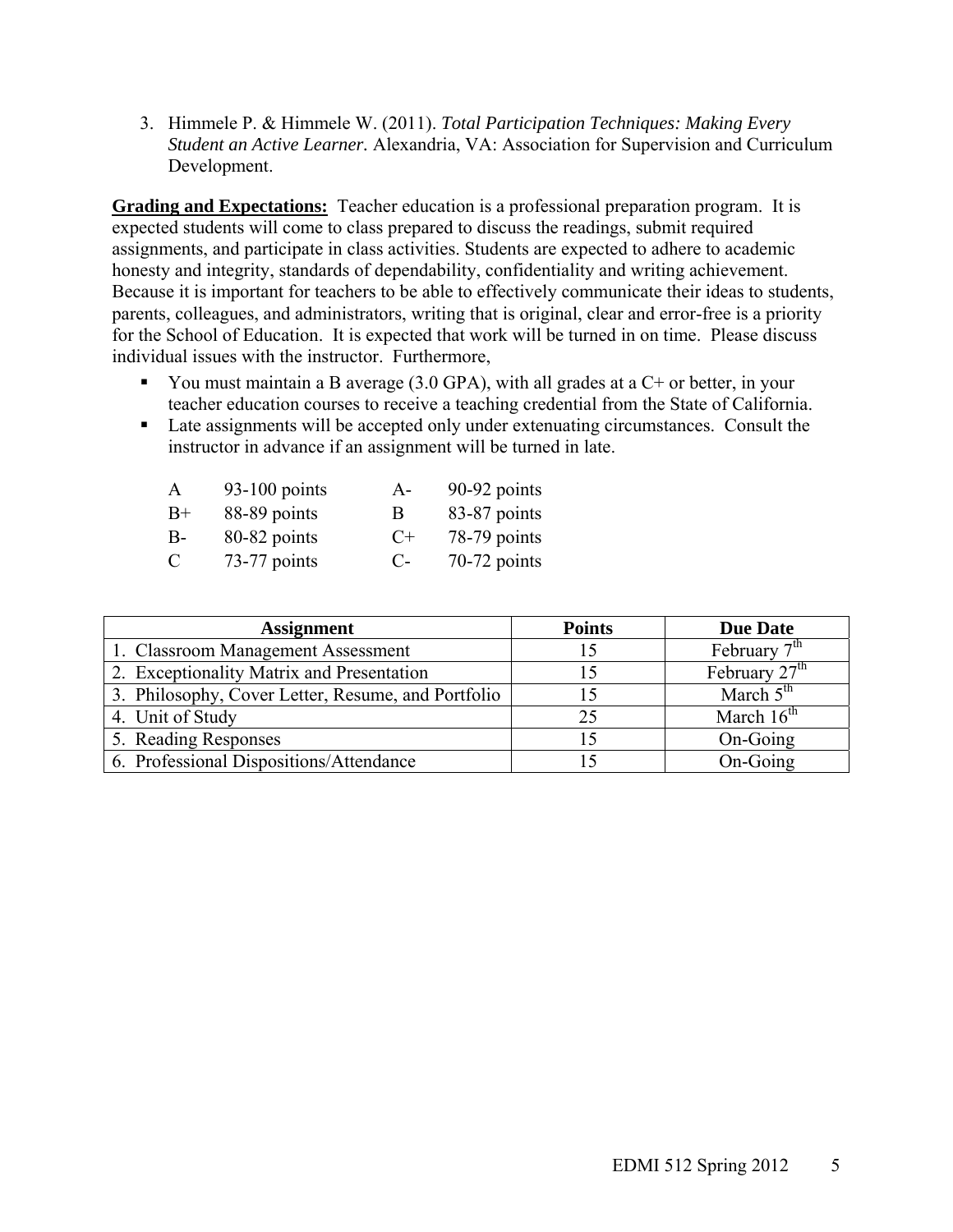# **EDMI 512 Course Schedule, Spring 2012**

| <b>Date/Session</b>               | <b>Topics</b>                               | <b>Readings and Assignments Due</b>                   |
|-----------------------------------|---------------------------------------------|-------------------------------------------------------|
| <b>Session #1</b>                 | Semester Overview<br>$\bullet$              | Syllabus<br>$\bullet$                                 |
| January 26-AM                     | <b>Community Building</b><br>$\bullet$      |                                                       |
| <b>Session #2</b>                 | Classroom Management I<br>$\bullet$         | Powell: ch. 4, pp. 86-92<br>$\bullet$                 |
| January 27-AM                     |                                             | Powell: ch. 11<br>$\bullet$                           |
| <b>Session #3</b>                 | Differentiation<br>$\bullet$                | Powell: ch. 3<br>$\bullet$                            |
| <b>January 30-PM</b>              | Supporting struggling<br>$\bullet$          | Articles on Cougar Courses<br>$\bullet$               |
|                                   | students                                    | <b>Due: Week 1 Reflection</b><br>$\bullet$            |
| <b>Session #4</b>                 | Assessment<br>$\bullet$                     | Powell: ch. 9<br>$\bullet$                            |
| <b>January 31-PM</b>              | TPA 3 Overview<br>$\bullet$                 | Articles on Cougar Courses<br>$\bullet$               |
| <b>Session #5</b>                 | SST/IEP/504's<br>$\bullet$                  | Turnbull: ch. 1-2<br>$\bullet$                        |
| February 6-PM                     |                                             | <b>Articles on Cougar Courses</b>                     |
|                                   |                                             | <b>Due: Week 2 Reflection</b><br>$\bullet$            |
| <b>Session #6</b>                 | <b>Unit Planning</b><br>$\bullet$           | Powel: ch. 10<br>$\bullet$                            |
| February 7-PM                     | Professionalism I-<br>$\bullet$             | <b>Articles on Cougar Courses</b><br>٠                |
|                                   | Philosophy, Resumes,                        | <b>Due: Classroom Management</b><br>$\bullet$         |
|                                   | Cover letters, Portfolios                   | <b>Assessment</b>                                     |
| <b>Session #7</b>                 | Unit Planning<br>$\bullet$                  | Turnbull: ch. 3-4<br>$\bullet$                        |
| February 13-PM                    |                                             | <b>Due: Week 3 Reflection</b><br>$\bullet$            |
| <b>Session #8</b>                 | <b>Handicapping Conditions</b><br>$\bullet$ | Your Matrix Chapter<br>$\bullet$                      |
| February 14-PM                    |                                             |                                                       |
| <b>Session #9</b>                 | Handicapping Conditions<br>$\bullet$        | Powell: ch. 5<br>$\bullet$                            |
| February 20-PM                    | workshop                                    | <b>Due: Online discussion</b><br>$\bullet$            |
| <b>Session #10</b>                | Classroom Management II<br>$\bullet$        | Powell: ch. 8<br>$\bullet$                            |
| February 21-PM                    | <b>Effective Teaching</b><br>$\bullet$      | Articles on Cougar Courses<br>$\bullet$               |
|                                   | Strategies                                  | <b>Due: Week 4 Reflection</b><br>$\bullet$            |
| <b>Session #11</b>                | <b>Matrix Presentations</b><br>$\bullet$    | <b>TBA</b><br>$\bullet$                               |
| February 27-AM                    |                                             | <b>Due: The Exceptionality Matrix</b><br>$\bullet$    |
|                                   |                                             | <b>Due: Week 5 Reflection</b><br>$\bullet$            |
| <b>Session #12</b>                | Response to Intervention<br>$\bullet$       | <b>Articles on Cougar Courses</b><br>$\bullet$        |
| February 28-PM                    | (RTI)                                       |                                                       |
| <b>Session #13</b>                | Professionalism II<br>$\bullet$             | Articles on Cougar Courses<br>$\bullet$               |
| March 5-PM                        |                                             | Due: Philosophy, Cover Letter,                        |
|                                   |                                             | <b>Resume, and Portfolio</b>                          |
|                                   |                                             | <b>Due: Week 6 Refleciton</b><br>$\bullet$            |
| <b>Session #14</b>                | Building relationships<br>$\bullet$         | Powell: ch. 12<br>$\bullet$                           |
| March 12-AM                       | within the school                           | <b>Due: Weeks 7 Reflection</b>                        |
|                                   | community                                   |                                                       |
| <b>Session #15</b><br>March 13-PM | <b>TBA</b><br>$\bullet$                     | Powell: ch. 6<br>$\bullet$                            |
|                                   |                                             | Due: Unit Plan (March 16 <sup>th</sup> )<br>$\bullet$ |

(The Instructor reserves the right to alter the course schedule. Always bring your books to class.)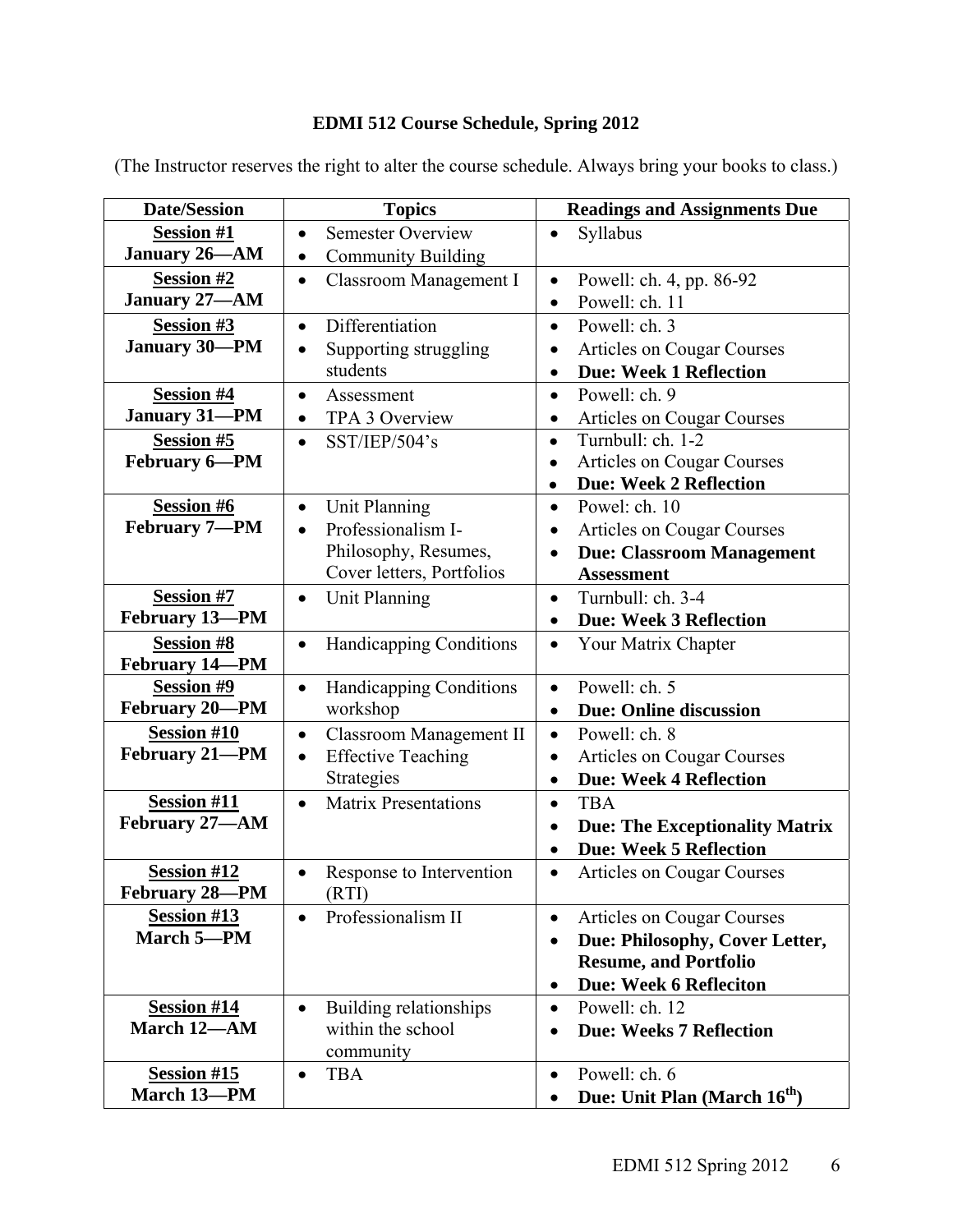### **Assignments**

#### *Classroom Management Assessment 15 points*

Watching and observing another teacher through a crucial lens can help you to determine your own areas of strength as well as ways to improve your teaching in general. Using the Assessment of Teaching Performance Expectations for the Middle Level Program as well as the California Standards for the Teaching Profession as a framework, you will watch and critically analyze the journey of a Hollywood "Super Teacher." More details will be provided during class.

# *Exceptionality Matrix 15 points*

Obtaining a general understanding the U.S. categories of Special Education is an important first step in learning how to best tailor and differentiate your instruction to meet the individual needs of students. For this assignment, you will become an expert on a handicapping condition, as defined by IDEA. You will demonstrate your knowledge of your assigned condition by: describing the characteristics of your condition and detailing adaptations and supports necessary for student success in a general education classroom. More details will be provided during class.

### *Philosophy Review, Cover Letter, Resume, and Portfolio 15 points*

Who are you as an educator and how does that translate to finding a job in today's schools? During this assignment you will be given the chance to review educational philosophies and determine how they match your own emerging teaching style and pedagogical practices. Using this review as a guide, you will then create a professional cover letter and resume. More details concerning the format and design of this assignment will be provided during class.

# *Unit of Study 25 points*

For this assignment, you will plan a unit of study appropriate for an interdisciplinary team that includes social studies and science (and other subject areas as desired). This unit will be appropriate for approximately three to four weeks of instruction for a heterogeneous middle grades classroom. This Unit of Study is a joint assignment with both EDMI 544 and EDMI 545. More details will be provided during class.